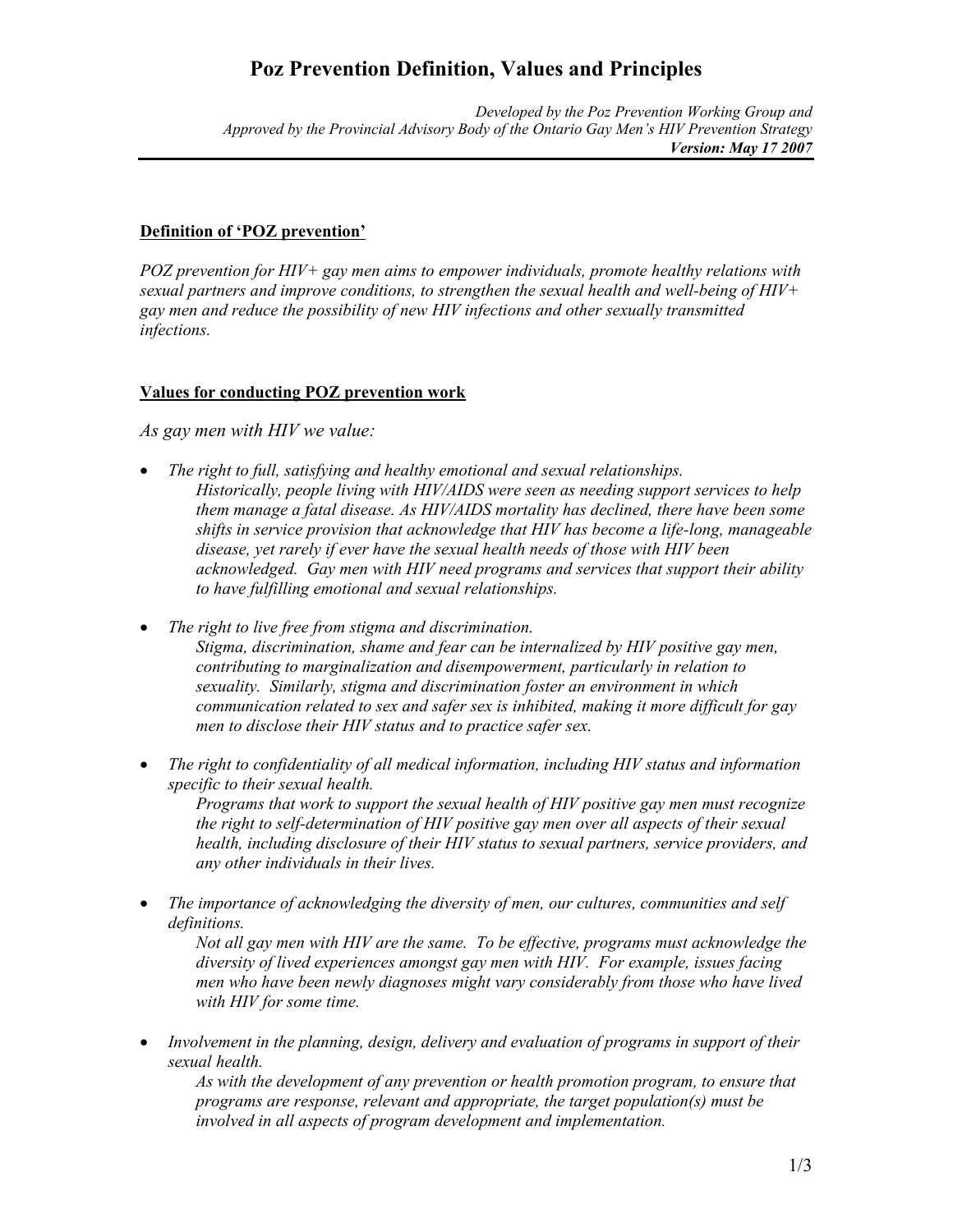# **Poz Prevention Definition, Values and Principles**

*Developed by the Poz Prevention Working Group and Approved by the Provincial Advisory Body of the Ontario Gay Men's HIV Prevention Strategy Version: May 17 2007*

• *The development of new prevention technologies that meet the needs of gay men with HIV and are consistent with their sexual lives.* 

*Currently, condoms remain the only technology available to gay men to avoid HIV transmission during anal sex. Yet, condoms may be an unrealistic technology for many gay men for whom condoms affect their ability to maintain an erection, create barriers to intimacy and pleasure, or signify emotional distance within a relationship. It is vital that new prevention technologies increase the options available to gay men, to enable more gay men to have fully intimate sexual and emotional relationships with other men while avoiding HIV transmission.* 

## **Principles for conducting POZ prevention work:**

## *Shared Responsibility for Prevention:*

• *Developing prevention programs for, and inclusive of, HIV positive people must not become an excuse for shifting all responsibility for prevention (or blame for new infections) onto the shoulders of people with HIV. A culture of shared responsibility that encourages communication and equality in relationships should be a goal of HIV prevention programming.* 

*Complexities of behaviour change -- addressing social determinants of health:* 

• *Prevention work must take into account the complexities underlying behaviour change. This includes, but is not limited to the interplay of individual life experiences, personal perspectives on sexuality and HIV and any social, economic and cultural conditions. In addition, recognition must be given to the influences of stigma and discrimination on community environments and personal decision-making.*

#### *Health promotion and risk/harm reduction:*

• *Coercion and criminalization are not the solution to the risk-taking activities of gay men with HIV, and certainly are not the first answer. This approach creates a climate in which trust and honest engagement of people, cornerstones of effective HIV prevention, are unlikely. Rather, programs rooted in health promotion and risk/harm reduction will ensure that individuals and communities are actively engaged.* 

#### *Disclosure of HIV status -- a life long process:*

• *Disclosure is not always the answer and is not a magic solution to HIV transmission. There*  is no single HIV prevention intervention or solution that will work for all people in all *circumstances. Disclosure does not guarantee safer activities. Disclosure must be considered within an environment of stigma and discrimination; it may result in both risks and benefits to people with HIV. Helping people assess their readiness to disclose and developing the skills to do so is different than telling people they must disclose.* 

#### *Sexual health and well-being:*

• *POZ prevention programs can best support a reduction in new HIV infections by ensuring that the sexual health and well-being of HIV positive gay men is a primary focus of the work.*